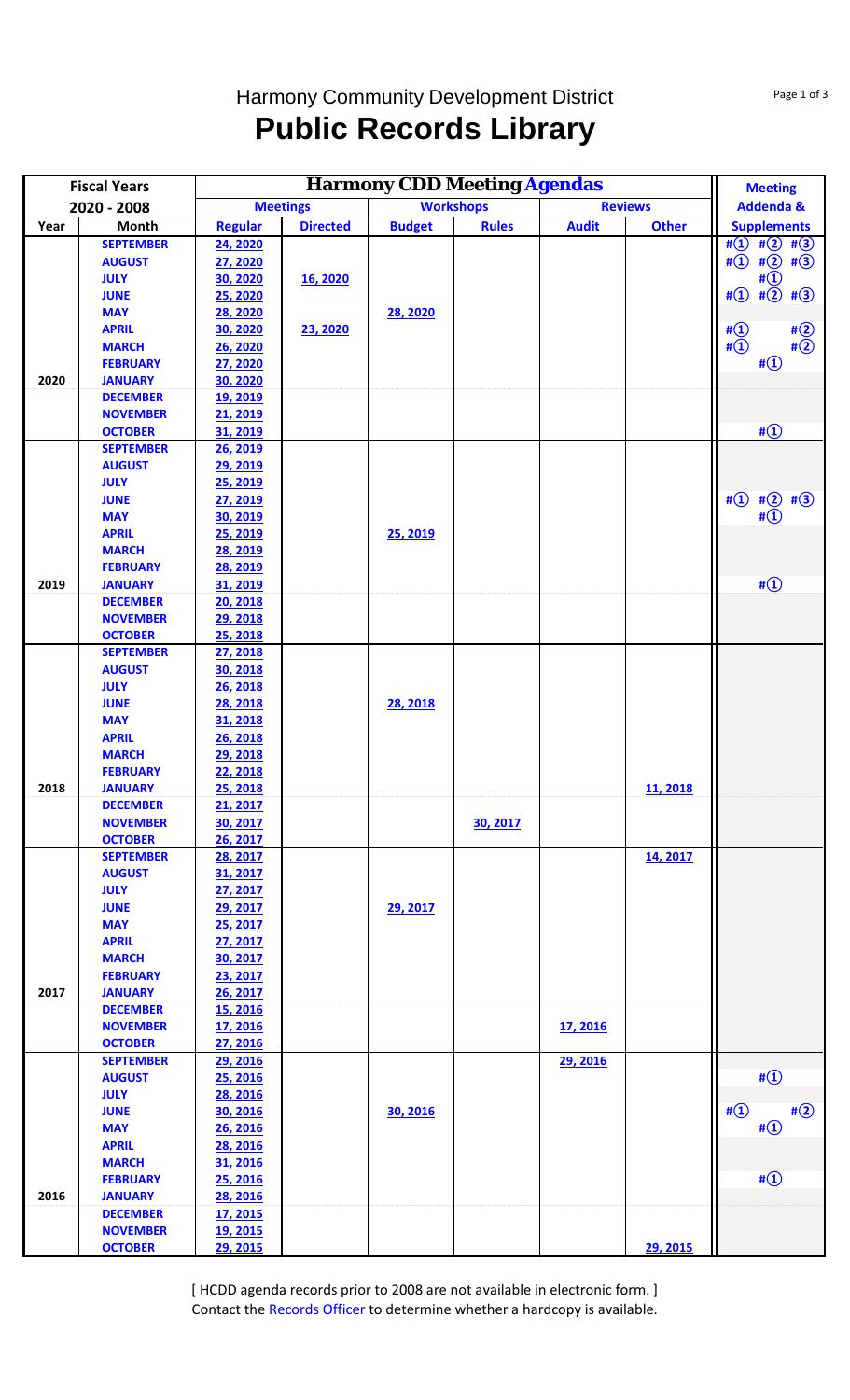## Harmony Community Development District **Public Records Library**

|             | <b>Fiscal Years</b>                |                                                       | <b>Meeting</b>  |                  |              |                |              |                      |
|-------------|------------------------------------|-------------------------------------------------------|-----------------|------------------|--------------|----------------|--------------|----------------------|
| 2020 - 2008 |                                    | <b>Harmony CDD Meeting Agendas</b><br><b>Meetings</b> |                 | <b>Workshops</b> |              | <b>Reviews</b> |              | <b>Addenda &amp;</b> |
| Year        | Month                              | <b>Regular</b>                                        | <b>Directed</b> | <b>Budget</b>    | <b>Rules</b> | <b>Audit</b>   | <b>Other</b> | <b>Supplements</b>   |
|             | <b>SEPTEMBER</b>                   | 24, 2015                                              |                 |                  |              |                |              |                      |
|             | <b>AUGUST</b>                      | 27, 2015                                              |                 |                  |              |                |              |                      |
|             | <b>JULY</b>                        | 30, 2015                                              |                 |                  |              |                |              |                      |
|             | <b>JUNE</b>                        | 25, 2015                                              |                 | 26, 2015         |              |                |              |                      |
|             | <b>MAY</b>                         | 28, 2015                                              |                 |                  |              |                |              |                      |
|             | <b>APRIL</b>                       | 30, 2015                                              | 08, 2015        |                  |              |                |              |                      |
|             | <b>MARCH</b>                       | 26, 2015                                              |                 |                  |              |                |              |                      |
| 2015        | <b>FEBRUARY</b>                    | 26, 2015<br>29, 2015                                  |                 |                  | 25, 2015     |                |              |                      |
|             | <b>JANUARY</b><br><b>DECEMBER</b>  | 18, 2014                                              |                 |                  |              |                |              |                      |
|             | <b>NOVEMBER</b>                    | 20, 2014                                              |                 |                  |              |                |              |                      |
|             | <b>OCTOBER</b>                     | 30, 2014                                              |                 |                  |              |                |              |                      |
|             | <b>SEPTEMBER</b>                   | 25, 2014                                              |                 |                  |              |                |              |                      |
|             | <b>AUGUST</b>                      | 28, 2014                                              |                 |                  |              |                |              |                      |
|             | <b>JULY</b>                        | 31, 2014                                              |                 |                  |              |                |              |                      |
|             | <b>JUNE</b>                        | 26, 2014                                              | 10, 2014        | 26, 2014         |              |                |              |                      |
|             | <b>MAY</b>                         | 29, 2014                                              |                 |                  |              |                |              |                      |
|             | <b>APRIL</b>                       | 24, 2014                                              |                 |                  |              |                |              |                      |
|             | <b>MARCH</b>                       | 27, 2014                                              |                 |                  |              |                |              |                      |
|             | <b>FEBRUARY</b>                    | 27, 2014                                              |                 |                  |              |                |              |                      |
| 2014        | <b>JANUARY</b>                     | 30, 2014                                              |                 |                  |              |                |              |                      |
|             | <b>DECEMBER</b>                    | 19, 2013                                              |                 |                  |              |                |              |                      |
|             | <b>NOVEMBER</b>                    | 21, 2013                                              |                 |                  |              |                |              |                      |
|             | <b>OCTOBER</b><br><b>SEPTEMBER</b> | 24, 2013                                              |                 |                  | 24, 2013     |                |              |                      |
|             | <b>AUGUST</b>                      | 26, 2013<br>29, 2013                                  |                 |                  |              |                |              |                      |
|             | <b>JULY</b>                        | 25, 2013                                              |                 |                  |              |                |              |                      |
|             | <b>JUNE</b>                        | 27, 2013                                              |                 | 27, 2013         |              |                |              |                      |
|             | <b>MAY</b>                         | 30, 2013                                              |                 |                  |              | 30, 2013       |              |                      |
|             | <b>APRIL</b>                       | 25, 2013                                              |                 |                  |              |                |              |                      |
|             | <b>MARCH</b>                       | 28, 2013                                              |                 |                  |              |                |              |                      |
|             | <b>FEBRUARY</b>                    | 28, 2013                                              |                 |                  |              |                |              |                      |
| 2013        | <b>JANUARY</b>                     | 31, 2013                                              |                 |                  |              |                |              |                      |
|             | <b>DECEMBER</b>                    | 20, 2012                                              |                 |                  |              |                |              |                      |
|             | <b>NOVEMBER</b>                    | 29, 2012                                              |                 |                  |              |                |              |                      |
|             | <b>OCTOBER</b>                     | 25, 2012                                              |                 |                  |              |                |              |                      |
|             | <b>SEPTEMBER</b>                   | 27, 2012                                              |                 |                  |              |                |              |                      |
|             | <b>AUGUST</b>                      | 30, 2012                                              |                 |                  |              |                |              |                      |
|             | <b>JULY</b>                        | 26, 2012 *                                            |                 | * Combined       |              |                |              |                      |
|             | <b>JUNE</b>                        | <b>28, 2012</b>                                       |                 |                  |              |                |              |                      |
|             | <b>MAY</b><br><b>APRIL</b>         | 31, 2012<br>26, 2012                                  |                 |                  |              |                |              |                      |
|             | <b>MARCH</b>                       | 29, 2012                                              |                 |                  |              |                |              |                      |
|             | <b>FEBRUARY</b>                    | 23, 2012                                              |                 |                  |              |                |              |                      |
| 2012        | <b>JANUARY</b>                     | 26, 2012                                              |                 |                  |              |                |              |                      |
|             | <b>DECEMBER</b>                    | 22, 2011                                              |                 |                  |              |                |              |                      |
|             | <b>NOVEMBER</b>                    | <u>17, 2011</u>                                       |                 |                  |              |                |              |                      |
|             | <b>OCTOBER</b>                     | 27, 2011                                              |                 |                  |              |                |              |                      |
|             | <b>SEPTEMBER</b>                   | 22, 2011                                              |                 |                  |              |                |              |                      |
|             | <b>AUGUST</b>                      | 25, 2011                                              |                 |                  |              |                |              |                      |
|             | <b>JULY</b>                        | <b>28, 2011</b>                                       |                 |                  |              |                |              |                      |
|             | <b>JUNE</b>                        | 23, 2011                                              |                 | 23, 2011         |              |                |              |                      |
|             | <b>MAY</b>                         | 26, 2011                                              |                 |                  |              |                |              |                      |
|             | <b>APRIL</b>                       | 28, 2011                                              |                 |                  |              |                |              |                      |
|             | <b>MARCH</b>                       | 24, 2011                                              |                 |                  | 24, 2011     |                |              |                      |
|             | <b>FEBRUARY</b>                    | 24, 2011                                              |                 |                  |              |                | 24, 2011     |                      |
| 2011        | <b>JANUARY</b>                     | 27, 2011                                              |                 |                  |              |                |              |                      |
|             | <b>DECEMBER</b>                    | 16, 2010                                              |                 |                  |              |                |              |                      |
|             | <b>NOVEMBER</b><br><b>OCTOBER</b>  | 18, 2010<br>28, 2010                                  |                 |                  |              |                |              |                      |
|             |                                    |                                                       |                 |                  |              |                |              |                      |

[ HCDD agenda records prior to 2008 are not available in electronic form. ] Contact the Records Officer to determine whether a hardcopy is available.